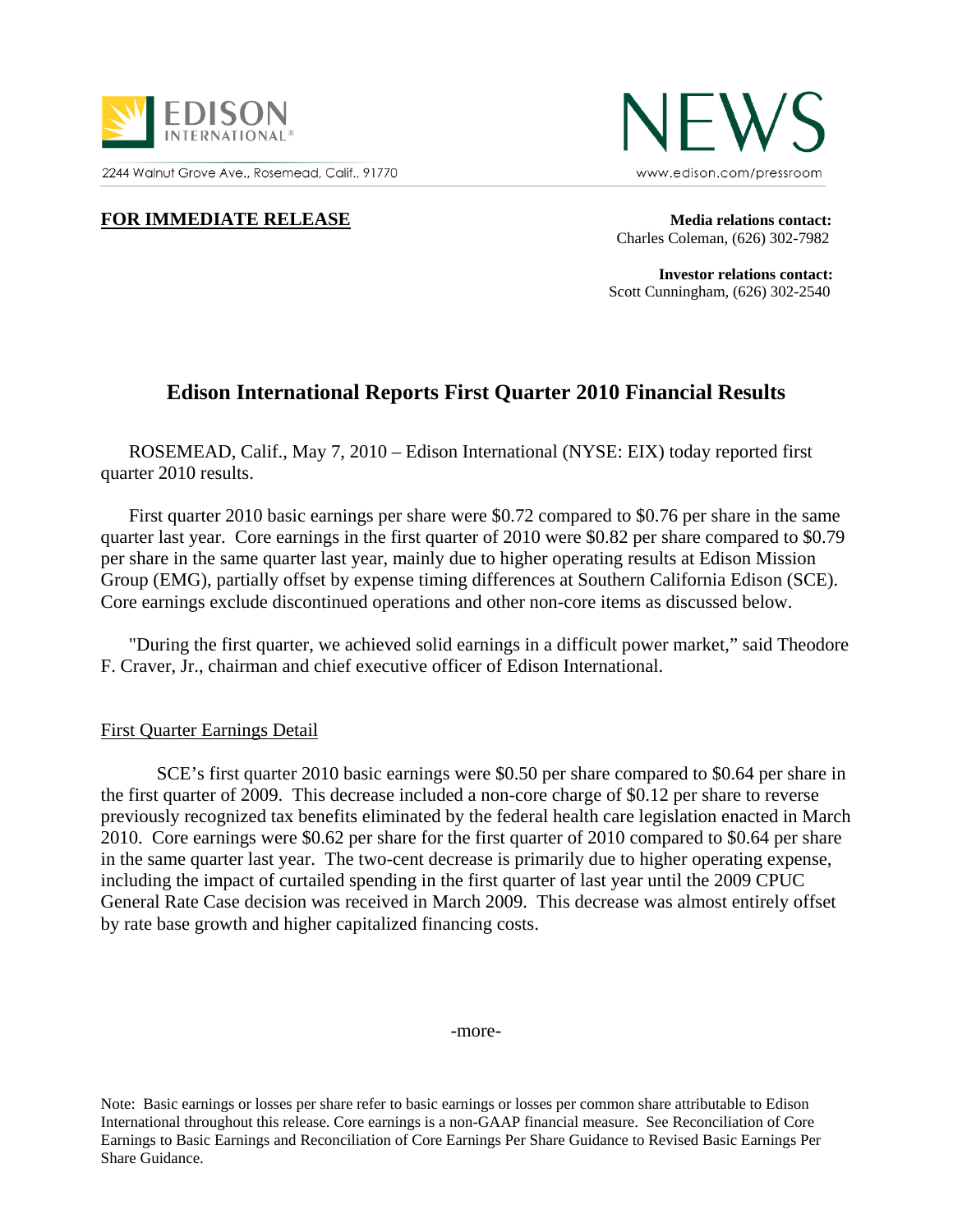# **Edison International Reports First Quarter 2010 Financial Results Page 2 of 10**

EMG's first quarter 2010 basic earnings were \$0.24 per share compared to \$0.14 per share in the first quarter of 2009. Core earnings were \$0.22 per share compared to \$0.17 per share in the same quarter last year. EMG's 2010 core earnings increased from 2009 primarily due to higher distributions from EMG's Doga and March Point natural gas facilities and higher trading income. Mainly offsetting this increase were lower results from EMG's merchant coal plants driven primarily by lower energy prices and higher 2009 unrealized gains, partially offset by lower emission costs and higher capacity prices. Renewable project income was lower mainly due to less wind. First quarter 2010 non-core items include \$0.02 per share of earnings from discontinued operations. First quarter 2009 per share non-core items include a \$0.04 charge related to Edison Capital's lease terminations, partially offset by \$0.01 in earnings from discontinued operations.

### 2010 Earnings Guidance

Previously announced annual core earnings guidance of \$3.15 - \$3.45 per share is reaffirmed. The company has revised its 2010 GAAP earnings guidance by (\$0.10) per share to reflect a \$0.12 per share charge at SCE related to a change in the tax deductibility of a portion of retiree health care expenses, partially offset by earnings from discontinued operations of \$0.02 per share at EMG. See the risk disclosure statement on page 3 and the financial teleconference presentation accompanying the company's earnings conference call for further information.

| Core Earnings Per Share <sup>1</sup>                   | <b>March 1, 2010</b><br><b>2010 Earnings Guidance</b> | Revised as of May 7, 2010<br><b>2010 Earnings Guidance</b> |
|--------------------------------------------------------|-------------------------------------------------------|------------------------------------------------------------|
| <b>EIX</b> core earnings                               | $$3.15 - $3.45$                                       | $\$3.15 - \$3.45$                                          |
| Non-Core Items:<br>$SCE - Tax impact of health care$   |                                                       |                                                            |
| legislation                                            | --                                                    | \$(0.12)                                                   |
| EMG – Earnings from discontinued<br>operations         |                                                       | 0.02                                                       |
| <b>EIX</b> basic earnings                              | $$3.15 - $3.45$                                       | $$3.05 - $3.35$                                            |
| Midpoint of 2010 core guidance by<br>business element: |                                                       |                                                            |
| <b>SCE</b>                                             | \$2.80                                                | \$2.80                                                     |
| <b>EMG</b>                                             | 0.62                                                  | 0.62                                                       |
| EIX parent company and other                           | (0.12)                                                | (0.12)                                                     |
| <b>Total</b>                                           | \$3.30                                                | \$3.30                                                     |

# **Reconciliation of Core Earnings Per Share Guidance to Revised Basic Earnings Per Share Guidance**

See Use of Non-GAAP Financial Measures on page 3. Basic earnings per share refer to basic earnings per common share attributable to Edison International common shareholders. The expected impact of participating securities is \$(0.01) per share and is included in EIX parent company and other.

### About Edison International

Edison International, through its subsidiaries, is a generator and distributor of electric power and an investor in infrastructure and energy assets, including renewable energy. Headquartered in Rosemead, California, Edison International is the parent company of Southern California Edison, one of the nation's largest electric utilities, and Edison Mission Group, a competitive power generation business and parent company to Edison Mission Energy and Edison Capital.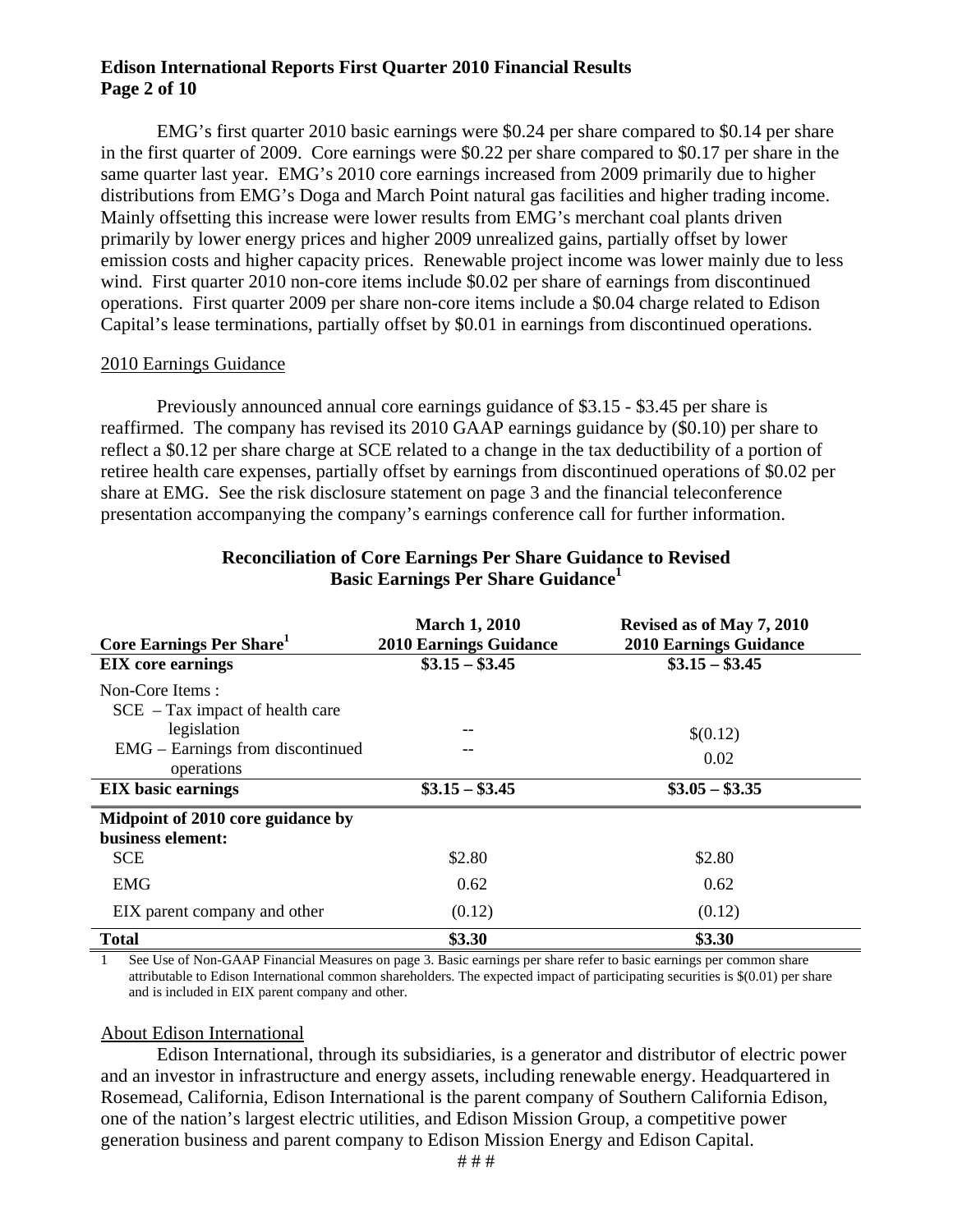### **Edison International Reports First Quarter 2010 Financial Results Page 3 of 10**

### **Appendix**

*Use of Non-GAAP Financial Measures, Conference Call Information, Risk Disclosure Statement and Financial Schedules* 

#### Use of Non-GAAP Financial Measures

Edison International's earnings are prepared in accordance with generally accepted accounting principles used in the United States and represent the company's earnings as reported to the Securities and Exchange Commission. Our management uses core earnings and earnings per share (EPS) by principal operating subsidiary internally for financial planning and for analysis of performance. We also use core earnings and EPS by principal operating subsidiary when communicating with analysts and investors regarding our earnings results and outlook to facilitate comparisons of the Company's performance from period to period.

Core earnings is a non-GAAP financial measure and may not be comparable to those of other companies. Core earnings and core earnings per share are defined as GAAP earnings and GAAP earnings per share excluding income or loss from discontinued operations and income or loss from significant discrete items that management does not consider representative of ongoing earnings. GAAP earnings refer to net income attributable to Edison International common shareholders or attributable to the common shareholders of each subsidiary and Edison International GAAP earnings per share refers to basic earnings per common share attributable to Edison International common shareholders. Core earnings are reconciled to basic earnings in the attached tables. EPS by principal operating subsidiary is based on the principal operating subsidiaries' net income attributable to the common shareholders of each operating subsidiary, respectively, and Edison International's weighted average outstanding common shares. The impact of participating securities (vested stock options that earn dividend equivalents that may participate in undistributed earnings with common stock) for each principal operating subsidiary is not material to each principal operating subsidiary's EPS and is therefore reflected in the results of the Edison International holding company, which we refer to as EIX parent company and other. EIX core EPS and core EPS by principal operating subsidiary are reconciled to basic EPS.

### Reminder: Edison International Will Hold a Conference Call Today

Today, Edison International will hold a conference call to discuss its first quarter 2010 financial results at 8 a.m. (Pacific Daylight Time). Two-way participation in the telephone call is limited to financial analysts and investors, while all other interested parties are invited to participate in a simultaneous webcast at www.edisoninvestor.com. A presentation accompanying management's comments on the conference call will be available on the web site as well at www.edisoninvestor.com. The domestic call-in number is (888) 889-2168 and the number for international callers is (773) 681-5951. The ID is "Edison". In addition to the live simulcast, the webcast will remain posted at www.edisoninvestor.com and telephone replays will be available through May 14, 2010 at the following numbers: (866) 491-2943 for callers in the United States and (203) 369-1729 for international callers. The replay passcode is 80709.

#### Risk Disclosure Statement

Statements contained in this news release about future performance, including, without limitation, earnings guidance, asset and rate base growth, load growth, capital investments and other statements that are not purely historical, are forward-looking statements. These forward-looking statements reflect our current expectations; however, such statements involve risks and uncertainties. Actual results could differ materially from current expectations. These forward-looking statements represent our expectations only as of the date of this news release, and Edison International assumes no duty to update them to reflect new information, events or circumstances. Important factors that could cause different results are discussed under the headings "Risk Factors" and "Management's Discussion and Analysis" in Edison International's 2009 Form 10-K, most recent Form 10-Q, and other reports filed with the Securities and Exchange Commission which are available on our web site: www.edisoninvestor.com.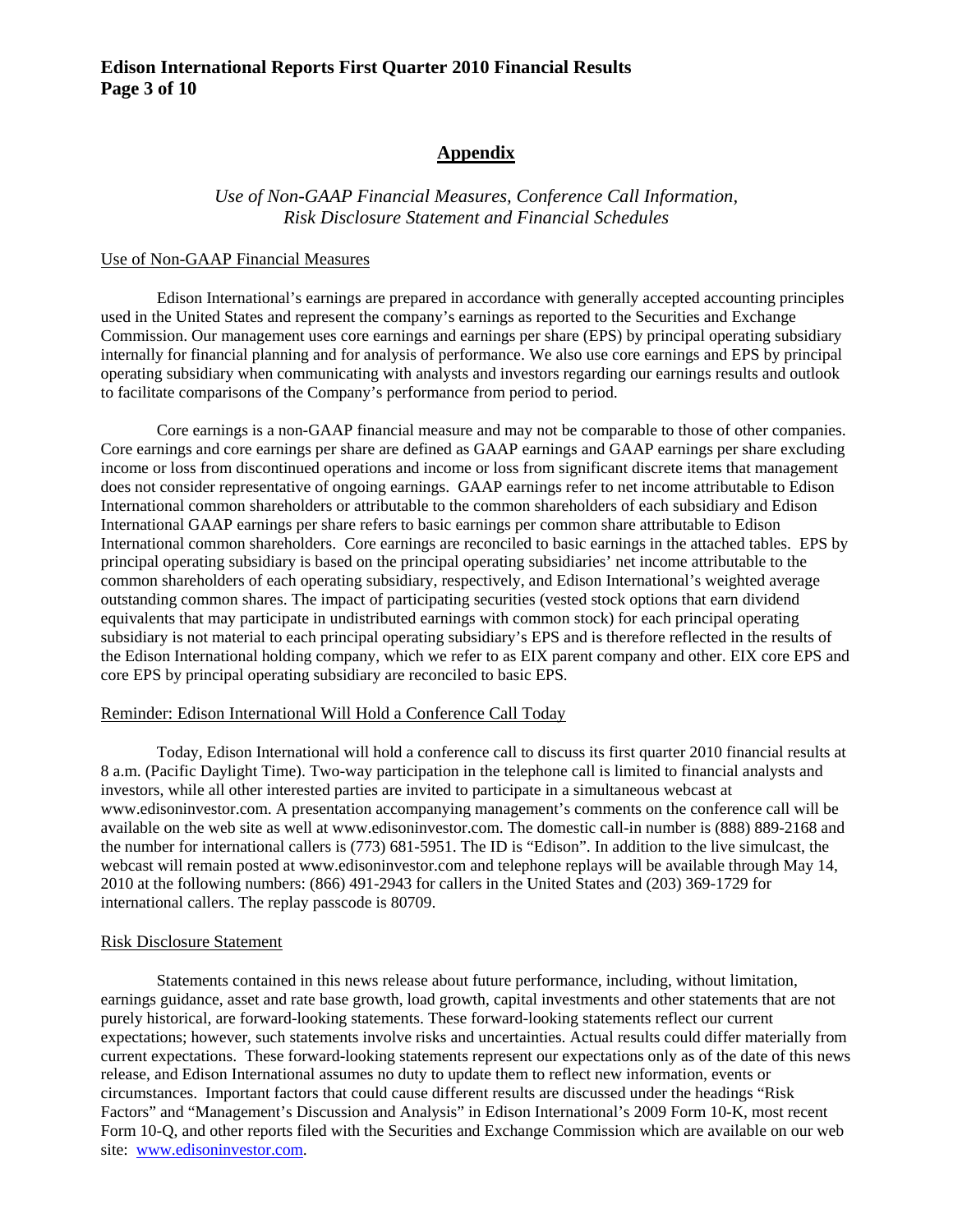### **Summary Financial Schedules**

### **First Quarter Basic Earnings Per Share**

#### **Quarter Ended March 31,**

| <b>Earnings (Loss) Per Common Share</b><br><b>Attributable to Edison International (Unaudited)</b> | 2010   | 2009    |           |
|----------------------------------------------------------------------------------------------------|--------|---------|-----------|
|                                                                                                    |        |         | Change    |
| <b>SCE</b>                                                                                         | \$0.50 | \$ 0.64 | \$ (0.14) |
| <b>EMG</b>                                                                                         | 0.22   | 0.13    | 0.09      |
| EIX parent company and other                                                                       | (0.02) | (0.02)  | --        |
| EIX earnings from continuing operations                                                            | 0.70   | 0.75    | (0.05)    |
| EIX earnings from discontinued operations                                                          | 0.02   | 0.01    | 0.01      |
| $EIX$ basic earnings <sup>1</sup>                                                                  | \$0.72 | \$0.76  | \$ (0.04) |
| EIX diluted earnings                                                                               | \$0.72 | \$0.76  | \$ (0.04) |

1 The impact of participating securities on the per share amounts is included in EIX parent company and other and was zero per share for the quarter ended March 31, 2010 and \$(0.01) per share for the quarter ended March 31, 2009.

### **First Quarter Reconciliation of Core Earnings Per Share to Basic Earnings Per Share**

| <b>Earnings (Loss) Per Common Share</b>                 |        |        |           |
|---------------------------------------------------------|--------|--------|-----------|
| <b>Attributable to Edison International (Unaudited)</b> | 2010   | 2009   | Change    |
| Core Earnings <sup>1</sup>                              |        |        |           |
| <b>SCE</b>                                              | \$0.62 | \$0.64 | \$ (0.02) |
| <b>EMG</b>                                              | 0.22   | 0.17   | 0.05      |
| EIX parent company and other                            | (0.02) | (0.02) |           |
| EIX core earnings                                       | 0.82   | 0.79   | 0.03      |
| Non-core items                                          |        |        |           |
| $SCE - Tax impact of health care legislation$           | (0.12) |        | (0.12)    |
| $EMG - Lease$ terminations                              | --     | (0.04) | 0.04      |
| EMG – Earnings from discontinued operations             | 0.02   | 0.01   | 0.01      |
| Total non-core items                                    | (0.10) | (0.03) | (0.07)    |
| $EIX$ basic earnings <sup>1</sup>                       | \$0.72 | \$0.76 | \$ (0.04) |

### **Quarter Ended March 31,**

1 See Use of Non-GAAP Financial Measures on page 3. The impact of participating securities on the per share amounts is included in EIX parent company and other and was zero per share for the quarter ended March 31, 2010 and \$(0.01) per share for the quarter ended March 31, 2009.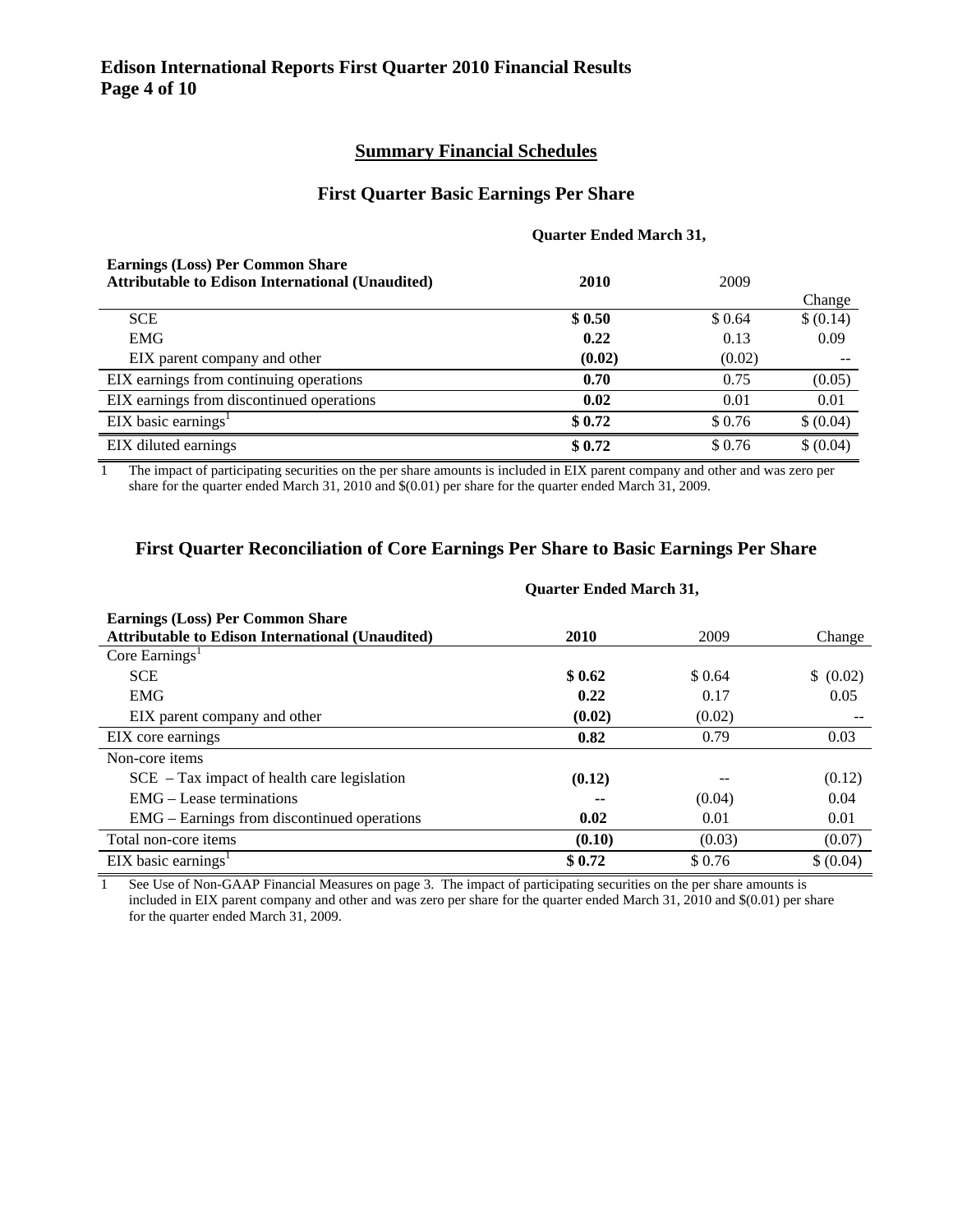# **First Quarter Basic Earnings**

### **Quarter Ended March 31,**

| Earnings (Loss) (in millions)                           |       |       |         |
|---------------------------------------------------------|-------|-------|---------|
| <b>Attributable to Edison International (Unaudited)</b> | 2010  | 2009  | Change  |
| <b>SCE</b>                                              | \$164 | \$208 | \$ (44) |
| <b>EMG</b>                                              | 71    | 45    | 26      |
| EIX parent company and other                            | (5)   | (6)   |         |
| EIX earnings from continuing operations                 | 230   | 247   | (17)    |
| EIX earnings from discontinued operations               |       |       |         |
| EIX basic earnings                                      | \$236 | \$250 | \$(14)  |

# **First Quarter Reconciliation of Core Earnings to Basic Earnings**

|                                                                                          | <b>Quarter Ended March 31,</b> |       |        |
|------------------------------------------------------------------------------------------|--------------------------------|-------|--------|
| Earnings (Loss) (in millions)<br><b>Attributable to Edison International (Unaudited)</b> | 2010                           | 2009  | Change |
| Core Earnings <sup>1</sup>                                                               |                                |       |        |
| <b>SCE</b>                                                                               | \$203                          | \$208 | \$ (5) |
| <b>EMG</b>                                                                               | 71                             | 56    | 15     |
| EIX parent company and other                                                             | (5)                            | (6)   |        |
| EIX core earnings                                                                        | 269                            | 258   | 11     |
| Non-core items                                                                           |                                |       |        |
| $SCE$ – Tax impact of health care legislation                                            | (39)                           |       | (39)   |
| $EMG - Lease$ terminations                                                               |                                | (11)  | 11     |
| EMG – Earnings from discontinued operations                                              | 6                              | 3     | 3      |
| Total non-core items                                                                     | (33)                           | (8)   | (25)   |
| EIX basic earnings                                                                       | \$236                          | \$250 | \$(14) |

1 See Use of Non-GAAP Financial Measures on page 3.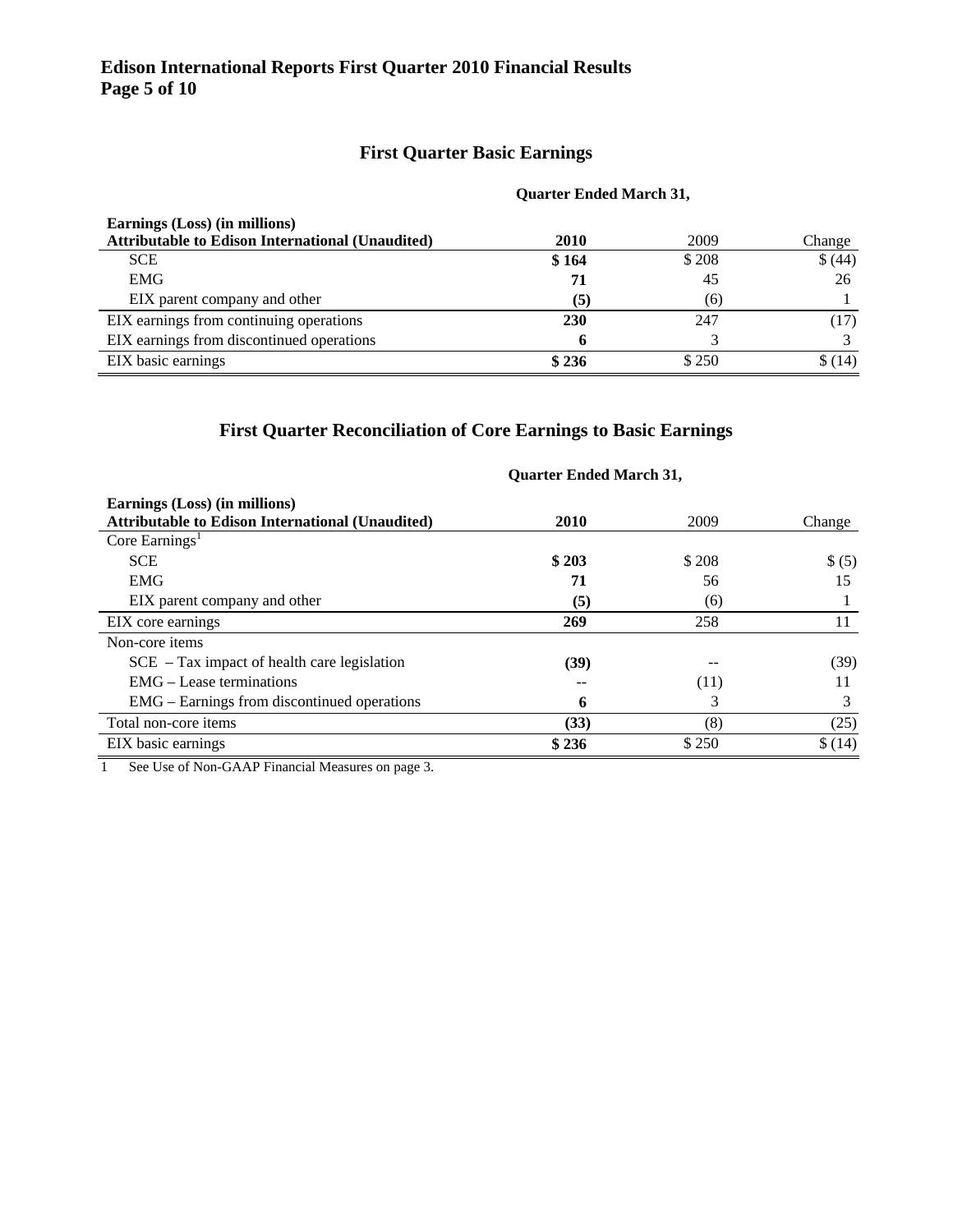## **Edison International Reports First Quarter 2010 Financial Results Page 6 of 10**

| <b>Consolidated Statements of Income</b>                                                        | <b>Edison International</b> |             |    |           |
|-------------------------------------------------------------------------------------------------|-----------------------------|-------------|----|-----------|
|                                                                                                 | Three Months Ended          |             |    |           |
|                                                                                                 |                             | March 31,   |    |           |
| (in millions, except per-share amounts)                                                         |                             | 2010        |    | 2009      |
|                                                                                                 |                             | (Unaudited) |    |           |
| Electric utility                                                                                | \$                          | 2,159       | \$ | 2,189     |
| Competitive power generation                                                                    |                             | 652         |    | 624       |
| Other                                                                                           |                             | (1)         |    | (1)       |
| <b>Total operating revenue</b>                                                                  |                             | 2,810       |    | 2,812     |
| Fuel                                                                                            |                             | 295         |    | 387       |
| Purchased power                                                                                 |                             | 608         |    | 540       |
| Operations and maintenance                                                                      |                             | 1,037       |    | 969       |
| Depreciation, decommissioning and amortization                                                  |                             | 369         |    | 342       |
| Lease terminations and other                                                                    |                             | 3<br>2,312  |    | 21        |
| <b>Total operating expenses</b>                                                                 |                             |             |    | 2,259     |
| <b>Operating income</b><br>Interest and dividend income                                         |                             | 498<br>19   |    | 553       |
|                                                                                                 |                             | 18          |    | 10        |
| Equity in income (loss) from partnerships and unconsolidated subsidiaries - net<br>Other income |                             | 34          |    | (8)<br>26 |
| Interest expense – net of amounts capitalized                                                   |                             | (168)       |    | (187)     |
| Other expenses                                                                                  |                             | (8)         |    | (6)       |
| Income from continuing operations before income taxes                                           |                             | 393         |    | 388       |
| Income tax expense                                                                              |                             | 150         |    | 122       |
| Income from continuing operations                                                               |                             | 243         |    | 266       |
| Income from discontinued operations – net of tax                                                |                             | 6           |    | 3         |
| Net income                                                                                      |                             | 249         |    | 269       |
| Less: Net income attributable to noncontrolling interests                                       |                             | 13          |    | 19        |
| Net income attributable to Edison International common shareholders                             | \$                          | 236         | \$ | 250       |
| Amounts attributable to Edison International common shareholders:                               |                             |             |    |           |
| Income from continuing operations, net of tax                                                   | \$                          | 230         | \$ | 247       |
| Income from discontinued operations, net of tax                                                 |                             | 6           |    | 3         |
| Net income attributable to Edison International common shareholders                             | \$                          | 236         | \$ | 250       |
| Basic earnings per common share attributable to Edison International common                     |                             |             |    |           |
| shareholders:                                                                                   |                             |             |    |           |
| Weighted-average shares of common stock outstanding                                             |                             | 326         |    | 326       |
| Continuing operations                                                                           | \$                          | 0.70        | \$ | 0.75      |
| Discontinued operations                                                                         |                             | 0.02        |    | 0.01      |
| <b>Total</b>                                                                                    | \$                          | 0.72        | \$ | 0.76      |
| Diluted earnings per common share attributable to Edison International common                   |                             |             |    |           |
| shareholders:                                                                                   |                             |             |    |           |
| Weighted-average shares of common stock outstanding, including effect of dilutive               |                             |             |    |           |
| securities                                                                                      |                             | 328         |    | 327       |
| Continuing operations                                                                           | \$                          | 0.70        | \$ | 0.75      |
| Discontinued operations                                                                         |                             | 0.02        |    | 0.01      |
| <b>Total</b>                                                                                    | \$                          | 0.72        | \$ | 0.76      |
| Dividends declared per common share                                                             | \$                          | 0.315       | \$ | 0.310     |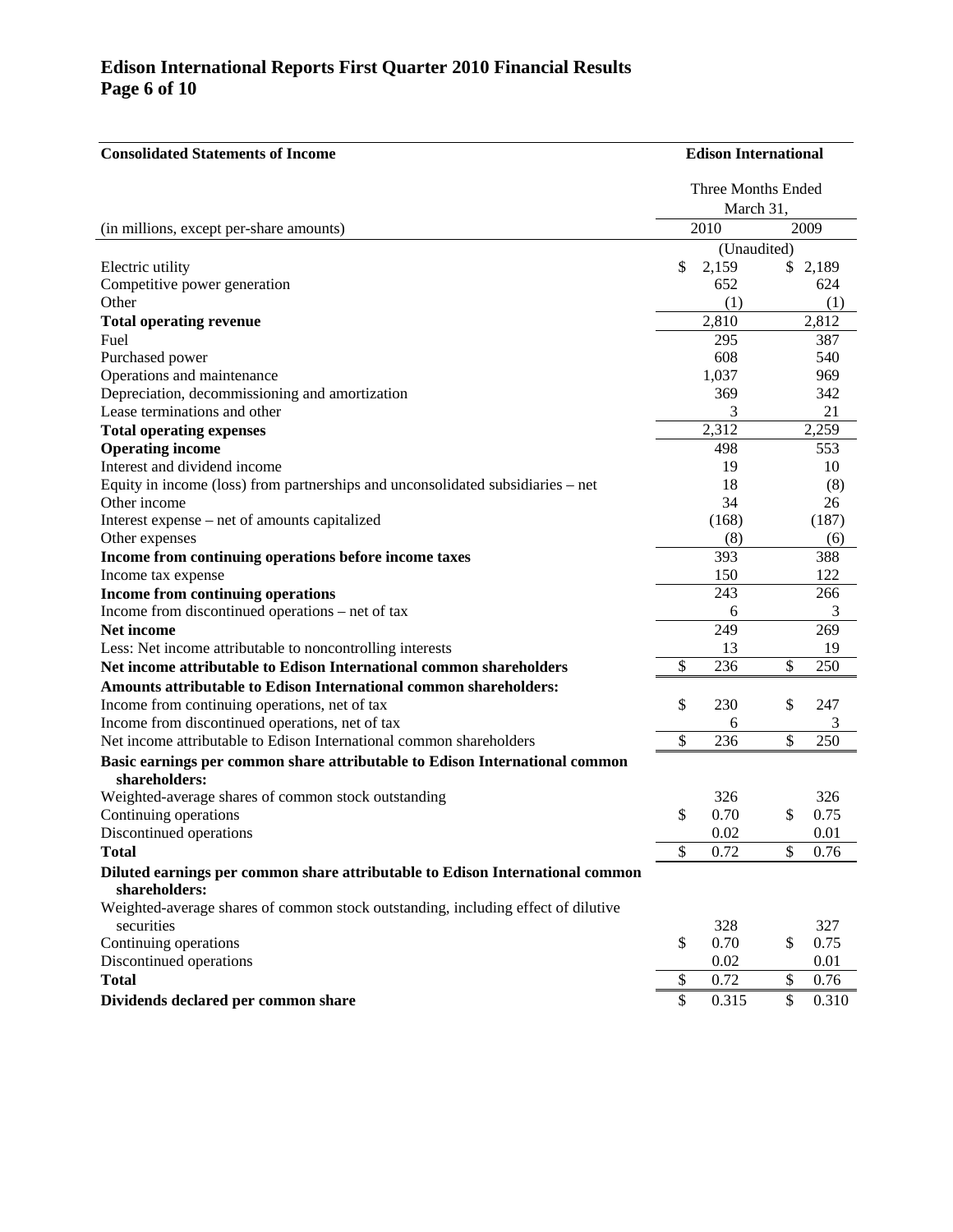# **Edison International Reports First Quarter 2010 Financial Results Page 7 of 10**

| <b>Consolidated Balance Sheets</b>                                                 | <b>Edison International</b> |           |    |              |
|------------------------------------------------------------------------------------|-----------------------------|-----------|----|--------------|
|                                                                                    |                             | March 31, |    | December 31, |
| (in millions)                                                                      |                             | 2010      |    | 2009         |
|                                                                                    | (Unaudited)                 |           |    |              |
| <b>ASSETS</b>                                                                      |                             |           |    |              |
| Cash and equivalents                                                               | \$                          | 1,418     | \$ | 1,673        |
| Short-term investments                                                             |                             | 10        |    | 10           |
| Receivables, less allowances of \$53 for uncollectible accounts at both dates      |                             | 843       |    | 1,017        |
| Accrued unbilled revenue                                                           |                             | 360       |    | 347          |
| Inventory                                                                          |                             | 522       |    | 533          |
| Derivative assets                                                                  |                             | 324       |    | 357          |
| Restricted cash                                                                    |                             | 66        |    | 69           |
| Margin and collateral deposits                                                     |                             | 129       |    | 125          |
| Regulatory assets                                                                  |                             | 303       |    | 120          |
| Deferred income taxes                                                              |                             |           |    | 3            |
| Other current assets                                                               |                             | 292       |    | 176          |
| <b>Total current assets</b>                                                        |                             | 4,267     |    | 4,430        |
| Competitive power generation and other property - less accumulated depreciation of |                             |           |    |              |
| \$1,669 and \$2,231 at respective dates                                            |                             | 4,917     |    | 5,147        |
| Nuclear decommissioning trusts                                                     |                             | 3,248     |    | 3,140        |
| Investments in partnerships and unconsolidated subsidiaries                        |                             | 527       |    | 216          |
| Investments in leveraged leases                                                    |                             | 162       |    | 160          |
| Other investments                                                                  |                             | 98        |    | 91           |
| Total investments and other assets                                                 |                             | 8,952     |    | 8,754        |
| Utility plant, at original cost:                                                   |                             |           |    |              |
| Transmission and distribution                                                      |                             | 22,674    |    | 22,214       |
| Generation                                                                         |                             | 2,680     |    | 2,667        |
| Accumulated depreciation                                                           |                             | (6,064)   |    | (5, 921)     |
| Construction work in progress                                                      |                             | 2,790     |    | 2,701        |
| Nuclear fuel, at amortized cost                                                    |                             | 314       |    | 305          |
| <b>Total utility plant</b>                                                         |                             | 22,394    |    | 21,966       |
| Derivative assets                                                                  |                             | 223       |    | 268          |
| Restricted deposits                                                                |                             | 44        |    | 43           |
| Rent payments in excess of levelized rent expense under plant operating leases     |                             | 1,083     |    | 1,038        |
| Regulatory assets                                                                  |                             | 4,675     |    | 4,139        |
| Other long-term assets                                                             |                             | 719       |    | 806          |
| <b>Total long-term assets</b>                                                      |                             | 6,744     |    | 6,294        |
|                                                                                    |                             |           |    |              |
|                                                                                    |                             |           |    |              |
| <b>Total assets</b>                                                                | \$                          | 42.357    | \$ | 41.444       |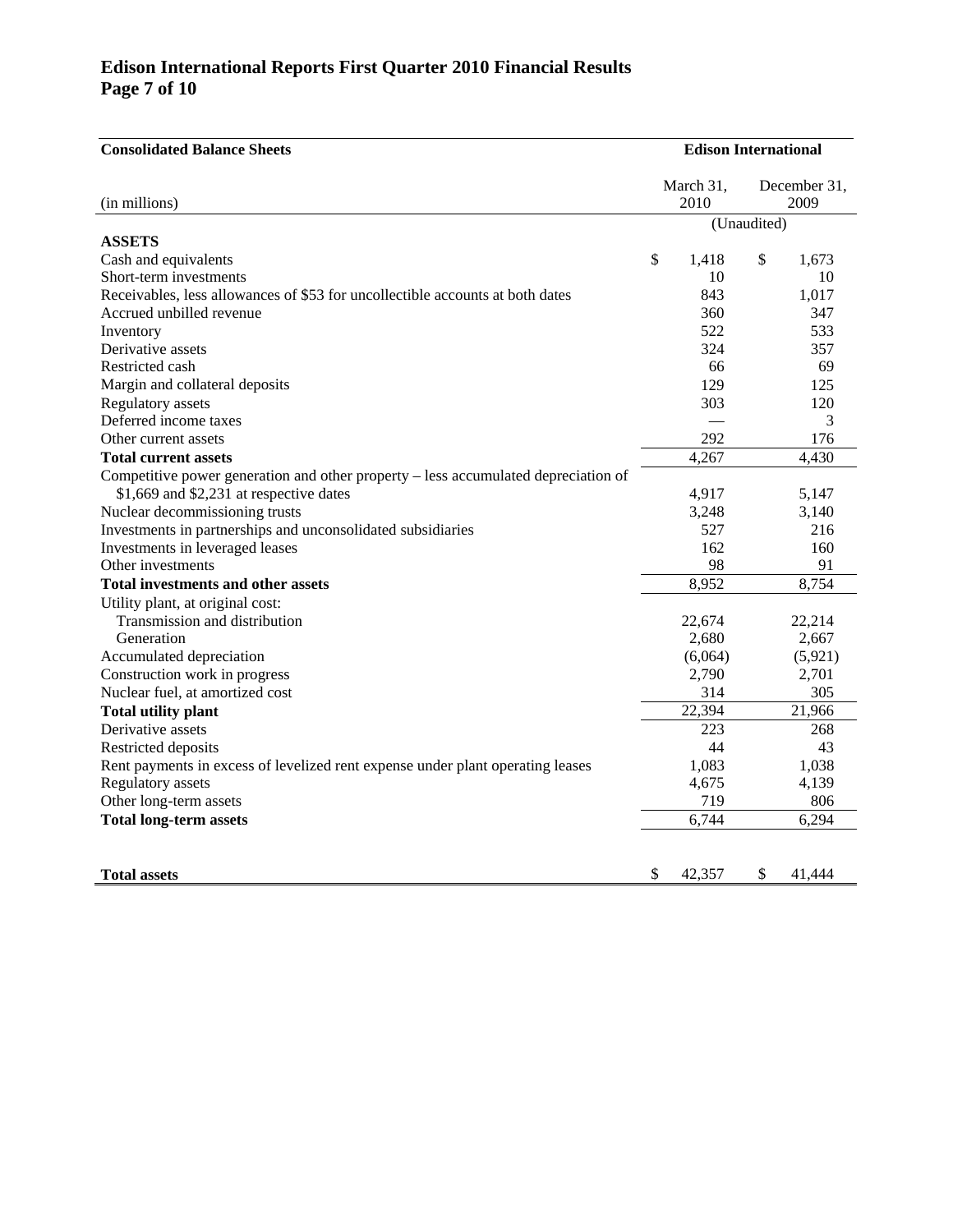## **Edison International Reports First Quarter 2010 Financial Results Page 8 of 10**

| <b>Consolidated Balance Sheets</b>                                            |    |                   | <b>Edison International</b> |                      |  |
|-------------------------------------------------------------------------------|----|-------------------|-----------------------------|----------------------|--|
| (in millions, except share amounts)                                           |    | March 31,<br>2010 |                             | December 31,<br>2009 |  |
|                                                                               |    |                   | (Unaudited)                 |                      |  |
| <b>LIABILITIES AND EQUITY</b>                                                 |    |                   |                             |                      |  |
| Short-term debt                                                               | \$ | 277               | \$                          | 85                   |  |
| Current portion of long-term debt                                             |    | 46                |                             | 377                  |  |
| Accounts payable                                                              |    | 977               |                             | 1,347                |  |
| Accrued taxes                                                                 |    | 190               |                             | 186                  |  |
| Accrued interest                                                              |    | 215               |                             | 196                  |  |
| Customer deposits                                                             |    | 234               |                             | 238                  |  |
| Derivative liabilities                                                        |    | 179               |                             | 107                  |  |
| Regulatory liabilities                                                        |    | 288               |                             | 367                  |  |
| Deferred income taxes                                                         |    | 155               |                             |                      |  |
| Other current liabilities                                                     |    | 696               |                             | 884                  |  |
| <b>Total current liabilities</b>                                              |    | 3,257             |                             | 3,787                |  |
| Long-term debt                                                                |    | 11,025            |                             | 10,437               |  |
| Deferred income taxes                                                         |    | 4,522             |                             | 4,334                |  |
| Deferred investment tax credits                                               |    | 100               |                             | 102                  |  |
| Customer advances                                                             |    | 112               |                             | 119                  |  |
| Derivative liabilities                                                        |    | 931               |                             | 529                  |  |
| Pensions and benefits                                                         |    | 2,090             |                             | 2,061                |  |
| Asset retirement obligations                                                  |    | 3,274             |                             | 3,241                |  |
| <b>Regulatory liabilities</b>                                                 |    | 3,521             |                             | 3,328                |  |
| Other deferred credits and other long-term liabilities                        |    | 2,542             |                             | 2,500                |  |
| <b>Total deferred credits and other liabilities</b>                           |    | 17,092            |                             | 16,214               |  |
| <b>Total liabilities</b>                                                      |    | 31,374            |                             | 30,438               |  |
| Common stock, no par value (800,000,000 shares authorized;                    |    |                   |                             |                      |  |
| 325,811,206 shares issued and outstanding at each date)                       |    | 2,311             |                             | 2,304                |  |
| Accumulated other comprehensive income                                        |    | 116               |                             | 37                   |  |
| Retained earnings                                                             |    | 7,642             |                             | 7,500                |  |
| Total Edison International's common shareholders' equity                      |    | 10,069            |                             | 9,841                |  |
| Noncontrolling interests                                                      |    | 7                 |                             | 258                  |  |
| Preferred and preference stock of utility not subject to mandatory redemption |    | 907               |                             | 907                  |  |
| <b>Total equity</b>                                                           |    | 10,983            |                             | 11,006               |  |

**Total liabilities and equity 8 42,357 \$ 41,444**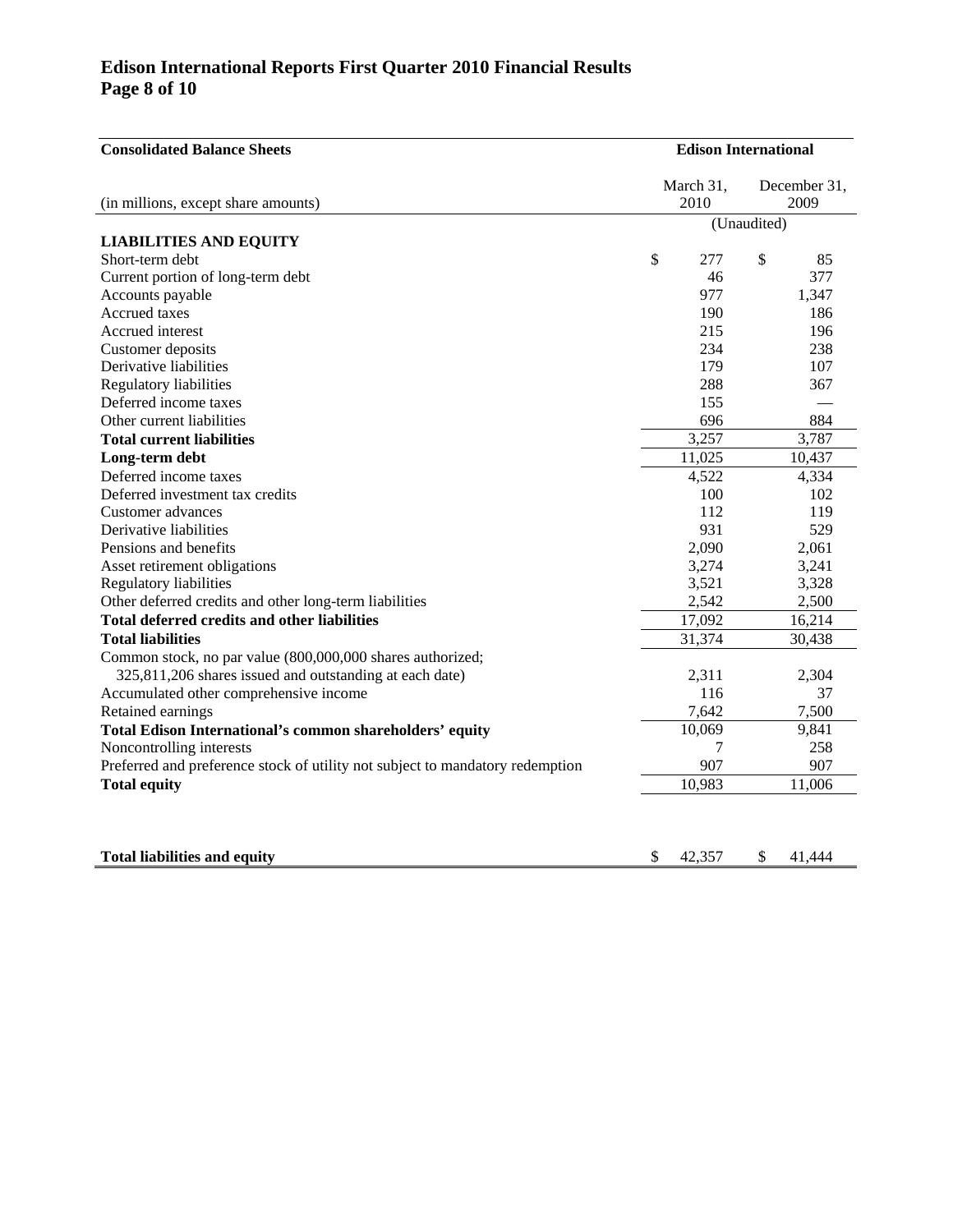### **Edison International Reports First Quarter 2010 Financial Results Page 9 of 10**

| <b>Consolidated Statements of Cash Flows</b>                                                                                                | <b>Edison International</b> |                    |             |                |
|---------------------------------------------------------------------------------------------------------------------------------------------|-----------------------------|--------------------|-------------|----------------|
|                                                                                                                                             |                             | Three Months Ended | March 31,   |                |
| (in millions)                                                                                                                               |                             | 2010               |             | 2009           |
|                                                                                                                                             |                             |                    | (Unaudited) |                |
| Cash flows from operating activities:                                                                                                       |                             |                    |             |                |
| Net income                                                                                                                                  | \$                          | 249                | \$          | 269            |
| Less: Income from discontinued operations                                                                                                   |                             | 6                  |             | 3              |
| Income from continuing operations                                                                                                           |                             | 243                |             | 266            |
| Adjustments to reconcile to net cash provided by operating activities:                                                                      |                             |                    |             |                |
| Depreciation, decommissioning and amortization                                                                                              |                             | 369                |             | 342            |
| Regulatory impacts of net nuclear decommissioning trust earnings (reflected in                                                              |                             |                    |             |                |
| accumulated depreciation)                                                                                                                   |                             | 38                 |             | 32             |
| Other amortization                                                                                                                          |                             | 24                 |             | 26             |
| Lease terminations and other                                                                                                                |                             | 3                  |             | 21             |
| Stock-based compensation                                                                                                                    |                             | 7                  |             | 5              |
| Equity in (income) loss from partnerships and unconsolidated subsidiaries – net<br>Distributions and dividends from unconsolidated entities |                             | (18)               |             | 8              |
|                                                                                                                                             |                             | 22                 |             | (3)            |
| Deferred income taxes and investment tax credits                                                                                            |                             | 218                |             | 63             |
| Income from leveraged leases                                                                                                                |                             | (1)                |             | (11)           |
| Changes in operating assets and liabilities:<br>Receivables                                                                                 |                             | 150                |             | 86             |
| Inventory                                                                                                                                   |                             |                    |             | $\overline{4}$ |
| Restricted cash                                                                                                                             |                             | (2)<br>3           |             |                |
| Margin and collateral deposits – net of collateral received                                                                                 |                             | (6)                |             | (23)           |
| Other current assets                                                                                                                        |                             | (154)              |             | 37             |
| Rent payments in excess of levelized rent expense                                                                                           |                             | (45)               |             | (49)           |
| Accounts payable                                                                                                                            |                             | (138)              |             | (141)          |
| Accrued taxes                                                                                                                               |                             | (6)                |             | 85             |
| Other current liabilities                                                                                                                   |                             | (182)              |             | (44)           |
| Derivative assets and liabilities – net                                                                                                     |                             | 695                |             | (220)          |
| Regulatory assets and liabilities – net                                                                                                     |                             | (636)              |             | 244            |
| Other assets                                                                                                                                |                             | (11)               |             | (13)           |
| Other liabilities                                                                                                                           |                             | 20                 |             | (32)           |
| Operating cash flows from discontinued operations                                                                                           |                             | 6                  |             | 3              |
| Net cash provided by operating activities                                                                                                   |                             | 599                |             | 686            |
| <b>Cash flows from financing activities:</b>                                                                                                |                             |                    |             |                |
| Long-term debt issued                                                                                                                       |                             | 547                |             | 750            |
| Long-term debt issuance costs                                                                                                               |                             | (20)               |             | (10)           |
| Long-term debt repaid                                                                                                                       |                             | (343)              |             | (179)          |
| Bonds repurchased                                                                                                                           |                             |                    |             | (219)          |
| Short-term debt financing – net                                                                                                             |                             | 192                |             | (585)          |
| Stock-based compensation – net                                                                                                              |                             | (1)                |             | 1              |
| Dividends and distributions to noncontrolling interests                                                                                     |                             | (13)               |             | (25)           |
| Dividends paid                                                                                                                              |                             | (103)              |             | (101)          |
| Net cash provided (used) by financing activities                                                                                            | \$                          | 259                | \$          | (368)          |